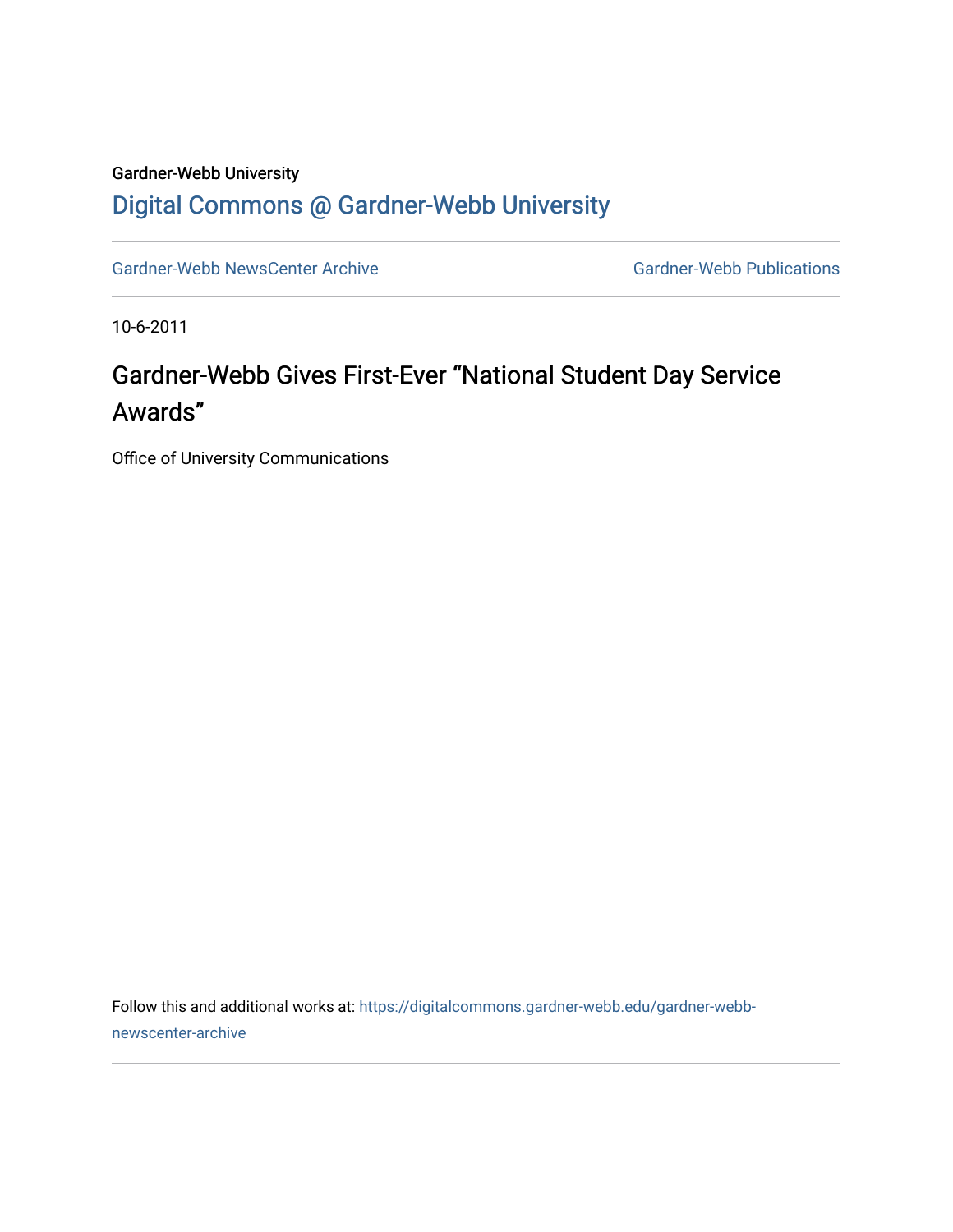# **Gardner-Webb Gives First-Ever "National Student Day Service Awards"**

**webpublish.gardner-webb.edu**[/newscenter/gardner-webb-gives-first-ever-national-student-day-service-awards/](https://webpublish.gardner-webb.edu/newscenter/gardner-webb-gives-first-ever-national-student-day-service-awards/)

Office of University Communications **October 6, 2011 October 6, 2011** 

[National Student Day](http://152.44.63.252/newscenter/?attachment_id=1013)

October 6 is the first annual National Student Day, designed to celebrate and promote social responsibility by students across North America. The Day is sponsored by the National Association

of College Stores (NACS), and to celebrate, the Gardner-Webb Campus Store and the Office of Community Engagement have instituted a "National Student Day Service Award" to recognize students for their outstanding community engagement in and around the Gardner-Webb community.

This year, the Office of Community Engagement selected seven students for outstanding servant leadership as the inaugural recipients of the "National Student Day Service Awards."

"Lots of our students participate in service projects once or twice throughout the year, and we are proud of each of them. It is especially impressive and gratifying to watch those students who make service a regular part of their lifestyle at Gardner-Webb," said Stephanie Richey, GWU community engagement coordinator. "By participating consistently in and even taking leadership of service projects, those students make a profound impact by building real relationships with those they are serving. This year's recipients each display that type of faithful leadership."

Profiles of this year's winners are included below. For more about National Student Day, visit nationalstudentday.com.

### **Hallie Hefner, Freshman**

Hallie is a math tutor for a local fourth-grade student, as well as a member of the "Do Something Now" service club and the Student Nurses Association. She has also participated in a variety of projects, including a recent trip to an assisted living facility. "It's so rewarding when tutoring kids," Hallie says, "to see that little light bulb come on when they finally begin to understand. That just feels so good."

### **Erwin Johnson, Jr., Junior**

"EJ" has shown what Ritchey calls "great initiative," volunteering with the Centennial Sprint 5K, the Pound the Pavement 5K, and the Cleveland County Potato Project. He also hopes to get more involved with the Student Alumni Association. "It's sometimes overwhelming to go outside your comfort box and meet people where they are, but I love how much service means to the people we're serving. Even when what you're doing feels so small, it can mean the world to them," EJ says.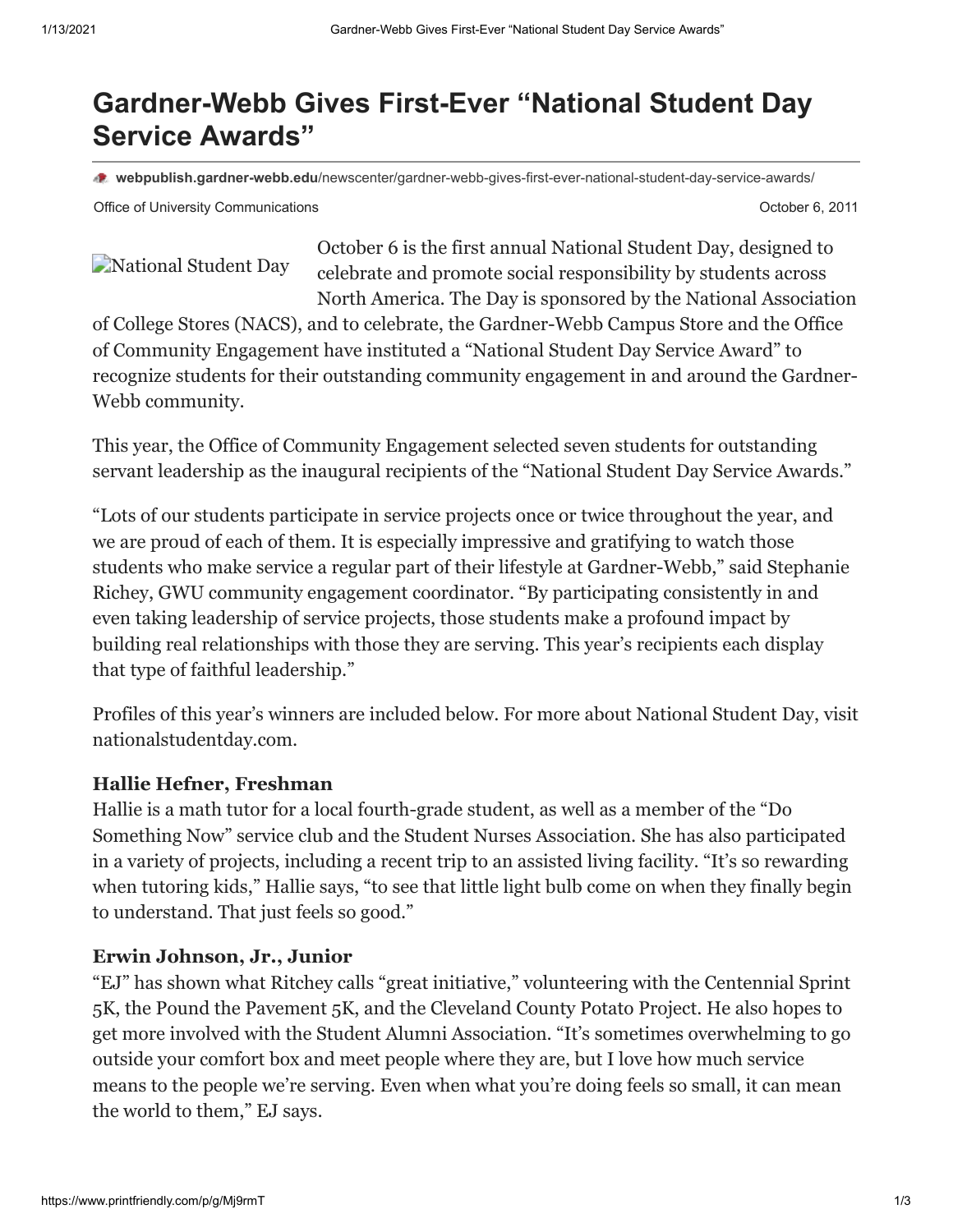#### **Kevin Kassakatis, Senior**

Kevin is the coordinator of FOCUS (Fellowship of Christians United in Service), a student ministry organization which equips teams of students to lead worship weekends and retreats for youth groups in the region. He also volunteers consistently at two local children's homes, and was recently given the N.C. Compact's Community Impact Student Award. "Jesus suffered outside the gates," Kevin says. "He didn't just hang out with the insiders in his community. He went and spent time with the people who were not quite so fortunate. That's my whole motivation. As a Christian, I have to be outside the gates and helping people who need me."

#### **James Mauney, Freshman**

James is a member of FOCUS, and has participated in several university service projects including the "Back-to-School" renovations project at a local organization called HarvestWorks. "I think the friends you make on the service projects themselves are one of the greatest aspects of service," James says. "The friends I met on the first service project of the year have become some of my closest friends in college, and I've met people I wouldn't otherwise have had the chance to meet."

#### **Kelly Montgomery, Senior**

Kelly is a member of the "Do Something Now" club, through which she has participated in the Cleveland County Potato Project and coordinated a trip to a local assisted living home. She has also been on two mission trips with Gardner-Webb's Office of Christian Life and Service, and is preparing for a third—a relief trip over Fall Break to Birmingham, Ala. "Service gives me an opportunity to express my faith, because it lets me express love through action," Kelly says.

#### **Brittany Mote, Senior**

Brittany helped launch the first-ever community garden on Gardner-Webb's campus, and has also been a faithful member of WildLife (a middle-school ministry affiliated with YoungLife), through which she builds relationships with middle school students and shares the love of Christ with them. "I've had such a passion to help people, and that's the greatest aspect of service. It makes our lives better, gives us self-fulfillment, but most importantly, it really does help other people," says Brittany.

#### **Haley Sieber, Sophomore**

Haley tutors a local fourth-grader each week, and is an active member of the "Do Something Now" club. She recently led a trip to a local nursing home, a project Richey says demonstrated Haley's "great leadership and organizational skills." "I feel like God has given me a heart to serve children and for elderly people," Haley says. "That's what I love to do, and as a Christian, I feel like it's my responsibility to help people as Jesus did."